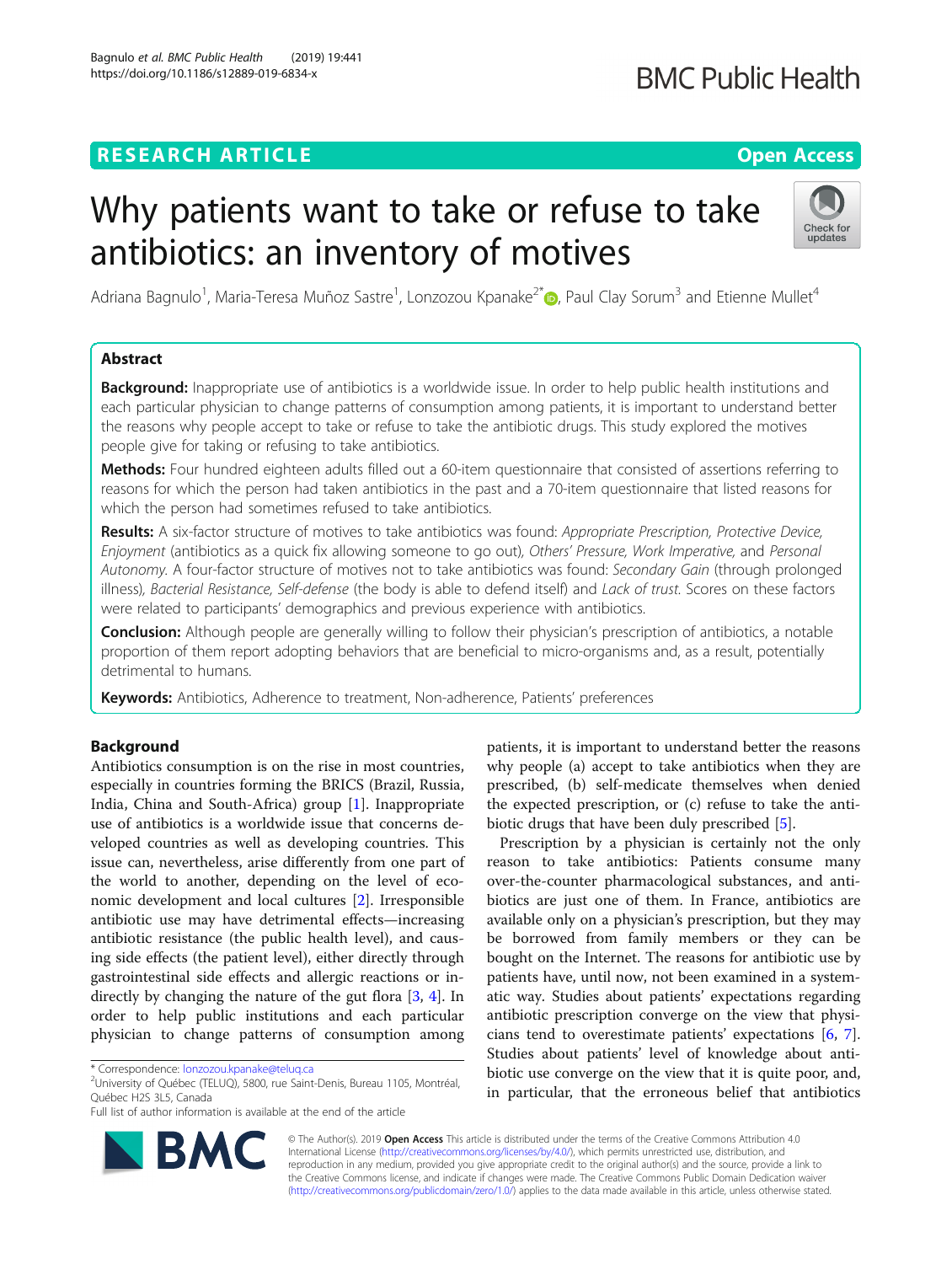are indicated in cases of viral infections has been widespread [\[8](#page-7-0)–[11](#page-7-0)]. Recent studies suggest, however, that patients around the world are now better informed [[12](#page-7-0)–[17\]](#page-7-0).

# The present study

Although instructive, these studies do not tell much regarding the psychological motives that govern patients' behaviors regarding antibiotics use. As shown in previous studies on patient's motives for attending or refusing to attend health centers [\[18](#page-7-0)] for undergoing/refusing to undergo surgery [\[19](#page-8-0)] or for donating organs [\[20](#page-8-0)], these psychological motives are likely to form a complex net, and the nature and impact of some of them may be totally unexpected. The goal of the present study was, therefore, to explore, in systematic way, the motives people evoke when they take antibiotics or when they refuse to take them.

#### Method

#### Participants

The participants were a convenience sample of adults enrolled during daylight hours by two trained research assistants. Participants were approached in different public areas of Toulouse, France (e.g., the campus, post offices, schools, markets). Seven hundred fifty persons were approached, and 418 (56%) agreed to participate. All the participants who agreed to take part in the study had been prescribed antibiotics in the past by their physician. Most of the time, they have decided to take them but sometimes, they have decided not to take them or to discontinue the treatment. All participants provided informed consent. Their demographic characteristics are shown in Table [1.](#page-2-0)

#### **Material**

Two separate questionnaires were created (a) a 60-item questionnaire listing reasons for which the person has taken antibiotics in the past, and (b) a 70-item questionnaire listing reasons for which the person has sometimes refused to take antibiotics. A list of 100 items was created on the basis of previous literature on antibiotics consumption  $[10, 11, 13, 15, 21-23]$  $[10, 11, 13, 15, 21-23]$  $[10, 11, 13, 15, 21-23]$  $[10, 11, 13, 15, 21-23]$  $[10, 11, 13, 15, 21-23]$  $[10, 11, 13, 15, 21-23]$  $[10, 11, 13, 15, 21-23]$  $[10, 11, 13, 15, 21-23]$  $[10, 11, 13, 15, 21-23]$  $[10, 11, 13, 15, 21-23]$  $[10, 11, 13, 15, 21-23]$  $[10, 11, 13, 15, 21-23]$  and on motivation [[24,](#page-8-0) [25](#page-8-0)]. This list was shown to a focus group of four adults who were members of the public. They reformulated 48 items judged as ambiguous and suggested 22 additional items based on their personal views. This augmented list was then presented to another focus group who suggested 8 additional items.

The common wording of all items – "One of the reasons why I have been led to take (to refuse to take) antibiotics was" – was chosen to reflect the fact that several motives can be operating at the same time or at different times for the same person  $[25]$  $[25]$ . A 15-point scale was printed following each sentence. The two extremes of

the scales were labeled "Never happened for this motive" (1) and "Frequently happened" (15). The questionnaire is shown in Additional file [1](#page-7-0).

# Procedure

Participants answered individually in a quiet room. Half of the participants were presented with the reason-to-take-antibiotics items first and then with the reason-to-refuse items. The other participants were presented with the items in the reverse order. The questionnaires took approximately 50 min to complete. Then, participants were presented with a questionnaire regarding their demographics and personal experience with antibiotics. The research adhered to the legal requirements of the study country: informed consent was obtained and participants' anonymity was respected.

#### Data analyses

Mean scores of the reason-to-take items and of the reason-not-to-take items were computed. Two separate exploratory factor analyses were conducted, one on each set of items. They showed that 24 reason-to-take items and 34 reason-not-to-take items did not load (correlation < .30) on any factor or loaded on more than one factor. They were removed from the analyses, and a second set of factor analyses was conducted. Six interpretable factors (68% of the variance) with eigen-values ranging from 1.11 to 14.43 were observed in the reason-to-take condition, and four interpretable factors (66% of the variance) with eigen-values ranging from 1.45 to 14.88 were observed in the reason-not-to-take condition. Varimax rotations were performed. Ten mean factor scores were computed. A series of forward linear stepwise regression analyses was conducted with the demographic characteristics as the independent variables and the ten scores as the dependent variables.

### Results

One hundred and forty seven males and 271 females aged 18–85 years participated in the study. The mean scores of the reason-to-take items ranged from 2.21 to 9.75 (out of 15). Main results of the first exploratory factor analysis are shown in Table [2.](#page-4-0)

The first factor (21% of the variance) was labelled  $Ap$ propriate prescription since it loaded on items expressing the idea that antibiotics were prescribed by a qualified physician and that this prescription looked reasonable to the participants' eyes. The mean of the four items with the highest loadings was 8.46--SD (standard deviation) = 4.89--, the highest value observed. The second factor—*Protective device*  $(11\% \text{ of the variance})$  expressed the idea that antibiotics can protect the body from bacterial invasion, M (mean) = 5.78,  $SD = 3.71$ . The third factor—Enjoyment (11%)—expressed the idea that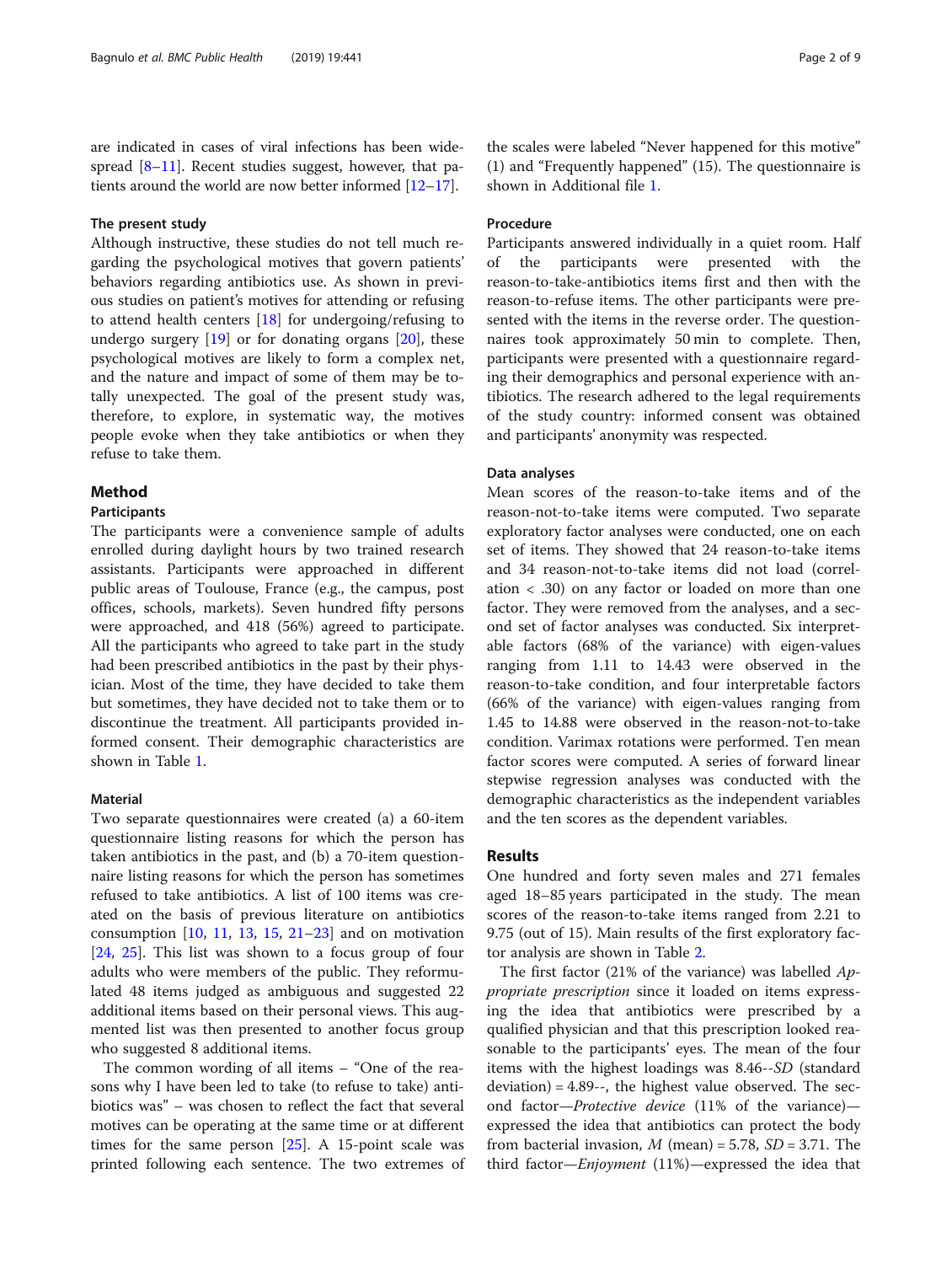|                                                  |               |             |      | Mean Factor Score as a Function of Demographic Characteristics |      |                |      |                |         |                        |              |
|--------------------------------------------------|---------------|-------------|------|----------------------------------------------------------------|------|----------------|------|----------------|---------|------------------------|--------------|
|                                                  | Agree to Take |             |      |                                                                |      |                |      | Refuse to Take |         |                        |              |
| Characteristics                                  |               | $\parallel$ |      | ${\sf IV}$                                                     | V    | V <sub>l</sub> |      | $\parallel$    | $\  \ $ | $\mathsf{I}\mathsf{V}$ | $\mathcal N$ |
| Age                                              |               |             |      |                                                                |      |                |      |                |         |                        |              |
| 19-24 Years                                      | 8.53          | 5.07        | 4.59 | 4.41                                                           | 6.77 | 4.05           | 3.36 | 6.61           | 8.49    | 5.04                   | 108          |
| 25-31 Years                                      | 9.88          | 6.02        | 5.25 | 4.75                                                           | 7.56 | 4.84           | 3.22 | 6.49           | 8.94    | 4.91                   | 97           |
| 32-47 Years                                      | 7.95          | 6.28        | 3.65 | 4.13                                                           | 6.86 | 4.55           | 4.27 | 6.05           | 9.13    | 5.57                   | 111          |
| 47 Years +                                       | 7.55          | 5.77        | 3.30 | 4.49                                                           | 6.81 | 4.63           | 4.95 | 6.54           | 9.03    | 4.72                   | 98           |
| Gender                                           |               |             |      |                                                                |      |                |      |                |         |                        |              |
| Males                                            | 7.32          | 5.34        | 4.16 | 4.30                                                           | 6.11 | 4.22           | 4.54 | 6.07           | 9.21    | 5.01                   | 146          |
| Females                                          | 9.08          | 6.02        | 4.17 | 4.48                                                           | 7.46 | 4.67           | 3.62 | 6.60           | 8.76    | 5.13                   | 271          |
| Education                                        |               |             |      |                                                                |      |                |      |                |         |                        |              |
| Primary                                          | 7.32          | 6.03        | 4.03 | 4.60                                                           | 6.06 | 4.57           | 4.85 | 6.45           | 9.00    | 5.16                   | 86           |
| Secondary                                        | 8.64          | 5.92        | 4.02 | 4.67                                                           | 6.95 | 4.52           | 3.87 | 6.38           | 8.96    | 5.05                   | 219          |
| Tertiary                                         | 8.93          | 5.29        | 4.54 | 3.74                                                           | 7.72 | 4.43           | 3.39 | 6.41           | 8.75    | 5.07                   | 113          |
| Children                                         |               |             |      |                                                                |      |                |      |                |         |                        |              |
| No                                               | 9.07          | 5.72        | 4.64 | 4.45                                                           | 7.05 | 4.52           | 3.39 | 6.47           | 8.83    | 5.14                   | 227          |
| Yes                                              | 7.70          | 5.84        | 3.59 | 4.35                                                           | 6.88 | 4.49           | 4.60 | 6.32           | 9.00    | 5.00                   | 191          |
| Often III                                        |               |             |      |                                                                |      |                |      |                |         |                        |              |
| No                                               | 8.32          | 5.69        | 4.04 | 4.34                                                           | 7.03 | 4.46           | 3.91 | 6.29           | 8.93    | 4.99                   | 327          |
| Yes                                              | 9.01          | 6.08        | 4.61 | 4.68                                                           | 6.73 | 4.76           | 3.93 | 6.94           | 8.90    | 5.34                   | 87           |
| Current Health                                   |               |             |      |                                                                |      |                |      |                |         |                        |              |
| Bad                                              | 8.43          | 6.86        | 3.55 | 4.04                                                           | 6.49 | 4.35           | 4.79 | 6.59           | 8.94    | 5.74                   | 44           |
| Good                                             | 8.47          | 5.65        | 4.24 | 4.46                                                           | 7.04 | 4.55           | 3.81 | 6.41           | 8.94    | 4.99                   | 370          |
| Number of prescriptions of antibiotics last year |               |             |      |                                                                |      |                |      |                |         |                        |              |
| None                                             | 7.87          | 4.92        | 3.53 | 3.94                                                           | 6.30 | 4.13           | 3.42 | 6.28           | 9.21    | 4.74                   | 152          |
| One                                              | 8.40          | 6.01        | 3.93 | 4.62                                                           | 6.85 | 4.22           | 4.26 | 6.48           | 9.48    | 5.12                   | 108          |
| Two                                              | 9.59          | 6.76        | 4.59 | 4.90                                                           | 7.95 | 5.63           | 4.04 | 6.40           | 8.35    | 5.38                   | 72           |
| More                                             | 8.69          | 6.13        | 5.24 | 4.58                                                           | 7.52 | 4.63           | 4.32 | 6.60           | 8.16    | 5.36                   | 84           |
| Out of counter consumption of antibiotics        |               |             |      |                                                                |      |                |      |                |         |                        |              |
| Never                                            | 8.40          | 5.84        | 4.23 | 4.55                                                           | 7.08 | 4.63           | 3.97 | 6.57           | 9.02    | 5.11                   | 335          |
| Sometimes                                        | 8.63          | 5.50        | 3.86 | 3.86                                                           | 6.58 | 4.04           | 3.85 | 5.64           | 8.46    | 4.91                   | 82           |
| Keeps antibiotics for further use                |               |             |      |                                                                |      |                |      |                |         |                        |              |
| Never                                            | 8.36          | 5.82        | 4.25 | 4.52                                                           | 7.08 | 4.68           | 3.89 | 6.40           | 8.86    | 4.84                   | 300          |
| Sometimes                                        | 8.59          | 5.63        | 3.91 | 4.04                                                           | 6.69 | 3.95           | 4.14 | 6.51           | 9.03    | 5.74                   | 114          |
| Uses to stop treatment before completion         |               |             |      |                                                                |      |                |      |                |         |                        |              |
| Never                                            | 8.34          | 5.64        | 3.97 | 4.10                                                           | 6.77 | 4.65           | 4.12 | 5.82           | 8.43    | 4.60                   | 177          |
| Sometimes                                        | 8.55          | 5.89        | 4.31 | 4.64                                                           | 7.15 | 4.40           | 3.76 | 6.80           | 9.25    | 5.40                   | 240          |
| Asks for antibiotics                             |               |             |      |                                                                |      |                |      |                |         |                        |              |
| Never                                            | 8.39          | 5.65        | 4.20 | 4.35                                                           | 6.85 | 4.51           | 3.81 | 6.40           | 8.97    | 5.07                   | 368          |
| Sometimes                                        | 9.07          | 6.79        | 3.88 | 4.88                                                           | 7.99 | 4.63           | 4.76 | 6.57           | 8.62    | 5.29                   | 47           |
| Has been forced to change treatment              |               |             |      |                                                                |      |                |      |                |         |                        |              |
| Never                                            | 8.24          | 5.41        | 4.04 | 4.24                                                           | 6.62 | 4.38           | 3.85 | 6.26           | 8.96    | 4.84                   | 321          |
| Sometimes                                        | 9.17          | 6.99        | 4.51 | 4.99                                                           | 8.21 | 4.92           | 4.25 | 6.88           | 8.77    | 5.78                   | 93           |

<span id="page-2-0"></span>Table 1 Demographic characteristics of the participants. Mean scores observed for each factor as a function of participants' characteristics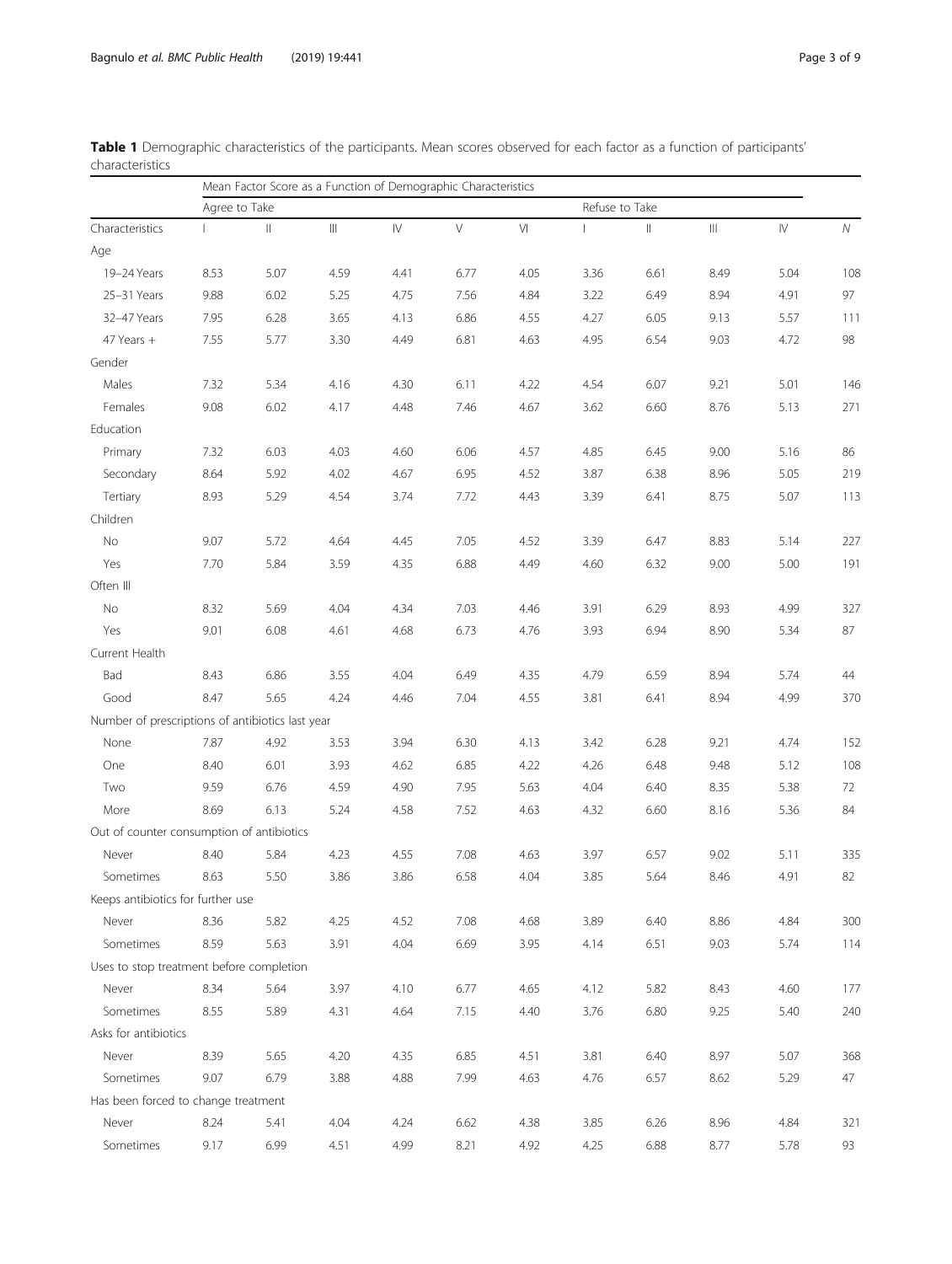|       |                                                               |      |      |      | Mean Factor Score as a Function of Demographic Characteristics |      |                |      |       |      |     |
|-------|---------------------------------------------------------------|------|------|------|----------------------------------------------------------------|------|----------------|------|-------|------|-----|
|       | Agree to Take                                                 |      |      |      |                                                                |      | Refuse to Take |      |       |      |     |
|       | Has been the victim of side effects                           |      |      |      |                                                                |      |                |      |       |      |     |
| Never | 8.03                                                          | 5.43 | 4.06 | 4.34 | 6.59                                                           | 4.34 | 3.98           | 6.02 | 8.91  | 4.67 | 273 |
| Yes   | 9.23                                                          | 6.42 | 4.36 | 4.54 | 7.68                                                           | 4.80 | 3.87           | 7.12 | 8.92  | 5.86 | 144 |
|       | Has experienced useless treatment with antibiotics            |      |      |      |                                                                |      |                |      |       |      |     |
| Never | 8.45                                                          | 5.38 | 4.10 | 4.17 | 6.65                                                           | 4.49 | 3.82           | 5.82 | 8.45  | 4.58 | 254 |
| Yes   | 8.45                                                          | 6.44 | 4.28 | 4.81 | 7.57                                                           | 4.55 | 4.19           | 7.32 | 9.67  | 5.87 | 161 |
|       | Thinks that antibiotics have many side effects                |      |      |      |                                                                |      |                |      |       |      |     |
| No    | 8.69                                                          | 5.55 | 4.41 | 4.44 | 6.82                                                           | 4.58 | 4.03           | 5.83 | 8.45  | 4.64 | 231 |
| Yes   | 8.43                                                          | 6.19 | 3.86 | 4.54 | 7.32                                                           | 4.39 | 3.88           | 7.28 | 9.44  | 5.63 | 171 |
|       | Thinks that antibiotics are generally effective               |      |      |      |                                                                |      |                |      |       |      |     |
| No    | 7.60                                                          | 6.39 | 4.13 | 5.07 | 6.75                                                           | 4.83 | 3.46           | 7.90 | 10.00 | 6.26 | 35  |
| Yes   | 8.56                                                          | 5.71 | 4.23 | 4.41 | 7.05                                                           | 4.51 | 4.05           | 6.12 | 8.68  | 4.94 | 362 |
|       | Thinks that bacterial resistance is a big public health issue |      |      |      |                                                                |      |                |      |       |      |     |
| No    | 9.49                                                          | 5.48 | 5.10 | 4.53 | 6.91                                                           | 4.72 | 3.25           | 4.34 | 7.12  | 3.75 | 84  |
| Yes   | 8.23                                                          | 5.94 | 3.97 | 4.44 | 7.14                                                           | 4.45 | 4.22           | 7.04 | 9.39  | 5.53 | 320 |

Table 1 Demographic characteristics of the participants. Mean scores observed for each factor as a function of participants' characteristics (Continued)

Agree to take: I = Appropriate prescription, II = Protective device, III = Enjoyment, IV = Others' pressure, V = Work imperative, VI = Personal autonomy Refuse to take: I = Secondary gain, II = Bacterial resistance, III = Self-defense, IV = Lack of trust

antibiotics were considered as a quick fix allowing someone to go out and celebrate the week-end as usual  $(M =$ 4.17,  $SD = 3.60$ ). The fourth factor-Others' pressure (10%)—expressed the idea that antibiotics were taken mainly in order to reassure close relatives  $(M = 4.41, SD)$  $= 3.53$ ). The fifth factor—Work imperative  $(8\%)$  expressed the idea that antibiotics were taken mainly to be able to achieve important work  $(M = 6.99, SD = 4.13)$ . Finally, the sixth factor—Personal autonomy (7%) expressed the idea that through the taking of antibiotics one can shorten one's dependence upon others  $(M =$ 4.51,  $SD = 3.86$ ).

The mean scores of the reason-to-refuse items ranged from 2.29 to 10.61 (out of 15). Main results of the second factor analysis are shown in Table [3](#page-5-0). The first factor (34% of the variance) was labelled Secondary Gain since it loaded on items expressing the idea that through prolonged illness one can benefit from increased social support and one may also be able to control more easily one's social environment ( $M = 3.92$ ,  $SD = 4.27$ ). The second factor—Bacterial Resistance (14% of the variance) expressed the idea that the irresponsible use of antibiotics may facilitate the process of bacterial resistance  $(M = 6.41, SD = 3.87)$ . The third factor—Self-defense (10%)—expressed the idea that the body was able to defend itself against the infection, in particular when it was not severe ( $M = 8.92$ ,  $SD = 3.77$ ). Finally, the fourth factor—Lack of trust (8%)—expressed the idea that one may not always be fully confident in the prescriber's competence  $(M = 5.09, SD = 3.61)$ .

Table [1](#page-2-0) shows the relationship between participants' characteristics and scores on each factor of motives and Table [4](#page-6-0) shows the results from the stepwise regression analyses. Appropriate prescription was significantly associated with gender— $\beta$  (beta) = .16--and number of children  $(6 = -13)$ . Protective device was only associated with change of treatment  $(6 = .18)$ . *Enjoyment* was associated with age  $(6 = -0.14)$ , number of therapies  $(6 = 0.15)$ and concerns with public health issues  $(6 = -10)$ . Work *imperative* was associated with gender  $(6 = .13)$ , number of antibiotic treatment in the past year  $(6 = .09)$  and change of treatment  $(6 = .13)$ . Secondary gain was only associated with age  $(6 = .17)$ . Bacterial resistance was associated with personal experience of inefficacy  $(6 = .15)$ , conviction that antibiotics are in general useless  $(6 = .13)$ and expressed concerns about resistance  $(6 = .27)$ . Self-defense was associated with personal experience of inefficacy  $(6 = .13)$  and expressed concerns about resistance. Finally, Lack of trust was similarly associated with personal experience of inefficacy  $(6 = .15)$  and expressed concerns about resistance  $(6 = .18)$ .

# **Discussion**

The most strongly endorsed motive to agree to take antibiotics, especially among females and patients with children, was that they had been prescribed by a physician. This reason was, however, associated with the idea that the physician's prescription was at the same time judged appropriate and reasonable. This means that, if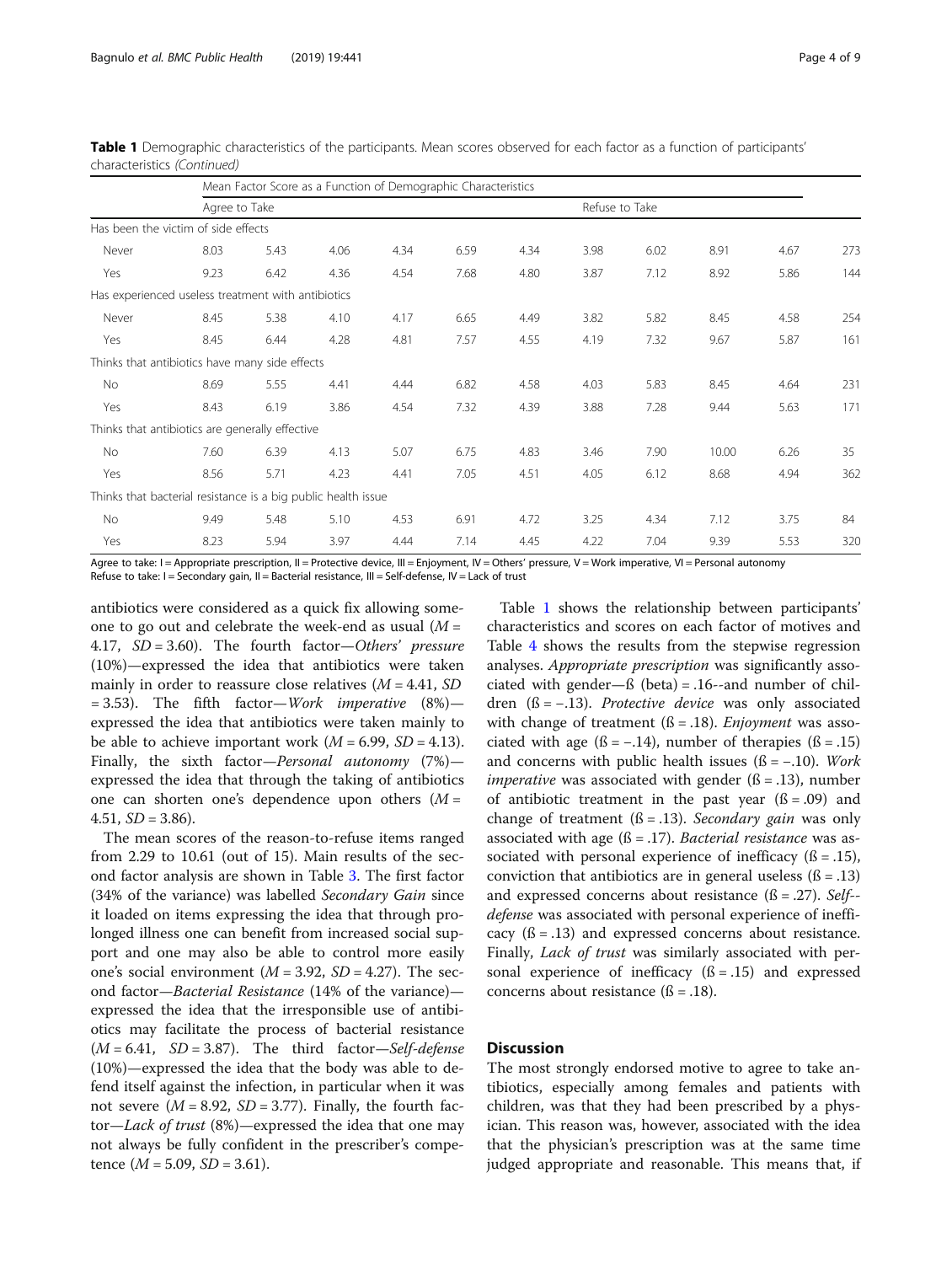| Items                                                                                                              |        |              | Factors               |                        |           |        |      |        |  |  |  |
|--------------------------------------------------------------------------------------------------------------------|--------|--------------|-----------------------|------------------------|-----------|--------|------|--------|--|--|--|
| One of the reasons why I have been led to take antibiotics was that                                                |        | $\mathsf{I}$ | $\parallel \parallel$ | $\mathsf{I}\mathsf{V}$ | $\vee$    | $\vee$ | М    | SD     |  |  |  |
| it seemed to be the appropriate treatment                                                                          | .86    | .02          | .09                   | .12                    | .03       | .19    | 8.22 | 5.40   |  |  |  |
| I wished to fight an infection.                                                                                    | .86    | .03          | .09                   | .09                    | $-.00$    | .18    | 8.46 | 5.52   |  |  |  |
| simply because the physician had prescribed them.                                                                  | .85    | $-.13$       | .11                   | .10                    | .05       | .02    | 9.44 | 5.45   |  |  |  |
| I considered that to take them was reasonable                                                                      | .84    | .14          | .06                   | .13                    | .01       | .22    | 7.65 | 5.22   |  |  |  |
| I particularly feared this kind of infection.                                                                      | .08    | .76          | .02                   | .15                    | .17       | .08    | 6.66 | 4.87   |  |  |  |
| I was not able to put up with the idea that micro-organisms were invading my body.                                 | .10    | .67          | .06                   | .28                    | .14       | .20    | 4.31 | 4.19   |  |  |  |
| I wished to reassure and comfort myself.                                                                           | .03    | .65          | .19                   | .23                    | .27       | .03    | 5.26 | 4.70   |  |  |  |
| I wished to quickly recover my place in the family.                                                                | $-.26$ | .61          | .01                   | .28                    | .38       | .19    | 5.46 | 5.08   |  |  |  |
| I wished to go out with friends.                                                                                   | .30    | .05          | .78                   | .06                    | .19       | .12    | 4.67 | -4.44  |  |  |  |
| I wished to go out in order to change my mind.                                                                     | .27    | .13          | .77                   | .18                    | .03       | .16    | 3.71 | 3.95   |  |  |  |
| I didn't wish to miss a friendly (or romantic) rendezvous.                                                         | .15    | .22          | .76                   | .14                    | .24       | .11    | 4.44 | 4.27   |  |  |  |
| I wanted to be able to go to a celebration.                                                                        | .12    | .15          | .72                   | .20                    | .29       | .17    | 3.82 | 3.98   |  |  |  |
| owing to my health state my relatives suggested me to do it.                                                       | .18    | .31          | .22                   | .81                    | .14       | .10    | 5.44 | 4.68   |  |  |  |
| I was aware that significant persons were preoccupied because of my bad health.                                    | .19    | .23          | .31                   | .74                    | .14       | .28    | 3.78 | 4.06   |  |  |  |
| I didn't want to add anything to people's concerns about me.                                                       | .08    | .25          | .18                   | .73                    | .18       | .07    | 4.13 | 4.10   |  |  |  |
| owing to my current state of health my partner strongly insisted I do so.                                          | .25    | .08          | .18                   | .73                    | .02       | .26    | 4.19 | 4.33   |  |  |  |
| it was necessary to be in good health for assuming my responsibilities at work (or in my work<br>team)             | .06    | .25          | .15                   | .05                    | .73       | .25    | 7.07 | 5.17   |  |  |  |
| I wanted to be in good shape because of an important event (to pass an exam or to meet with<br>business partners). | .23    | .19          | .27                   | .22                    | .69       | .05    | 7.85 | - 5.11 |  |  |  |
| I wanted to complete something important.                                                                          | $-.05$ | .28          | .29                   | .20                    | .68       | .14    | 5.80 | -4.81  |  |  |  |
| I wanted to be able to go and work or study.                                                                       | .35    | .24          | .17                   | .18                    | .63       | .21    | 7.18 | 5.02   |  |  |  |
| I didn't want to be a weight for other people.                                                                     | .29    | .20          | .12                   | .22                    | .21       | .71    | 4.51 | 4.58   |  |  |  |
| I didn't want to depend on other people because of my illness.                                                     | .28    | .24          | .15                   | .28                    | .17       | .70    | 4.23 | 4.46   |  |  |  |
| I wanted to keep control over certain situations.                                                                  | .31    | .12          | .25                   | .16                    | .35       | .63    | 4.31 | 4.40   |  |  |  |
| I didn't wish to bother people with my illness.                                                                    | .35    | .16          | .19                   | .30                    | .11       | .60    | 4.98 | 4.75   |  |  |  |
| Explained variance                                                                                                 | 7.73   | 4.06         | 4.02                  | 3.65                   | 2.99      | 2.68   |      |        |  |  |  |
| Percentage of variance                                                                                             | .21    | .11          | .11                   | .10                    | .08       | .07    |      |        |  |  |  |
| М                                                                                                                  | 8.46   | 5.78         | 4.17                  | 4.41                   | 6.99      | 4.51   |      |        |  |  |  |
| <b>SD</b>                                                                                                          | 4.89   | 3.71         | 3.60                  |                        | 3.53 4.13 | 3.86   |      |        |  |  |  |
| Mean score $> 8$                                                                                                   | 251    | 117          | 77                    | 67                     | 180       | 75     |      |        |  |  |  |
| Cronbach's alpha                                                                                                   | .93    | .79          | .89                   | .89                    | .84       | .87    |      |        |  |  |  |

<span id="page-4-0"></span>Table 2 Results of the second factor analysis on the agree-to-take items. Means and standard deviations. Cronbach's alpha. Only four items for each factor – the ones with the highest loadings – are shown

I = Appropriate prescription, II = Protective device, III = Enjoyment, IV = Others' pressure, V = Work imperative, VI = Personal autonomy

in general people were willing to follow the prescriber's recommendations, they were unwilling to do so blindly.

The second most strongly endorsed motive, especially among females, and among people who had experienced trouble with antibiotics in the past, was work pressure. In addition, the persons invoking this kind of motive tended more than others to take antibiotics on a regular basis. Antibiotics may thus be viewed by some people as a way to enhance performance at work.

The third most strongly endorsed motive, especially among people who had experienced trouble with antibiotics, was related to the fear and suffering engendered by the infection. It is logical that people in bad health who have experienced unsuccessful treatment are willing to take, more than others (and at times to ask for), antibiotics to protect themselves; that is, to keep themselves able to be well and to perform well in their environment.

Three other kinds of motives were also found, although they were less strongly endorsed than the others: close relatives' concerns, personal autonomy, and enjoyment. The first two motives were related to family and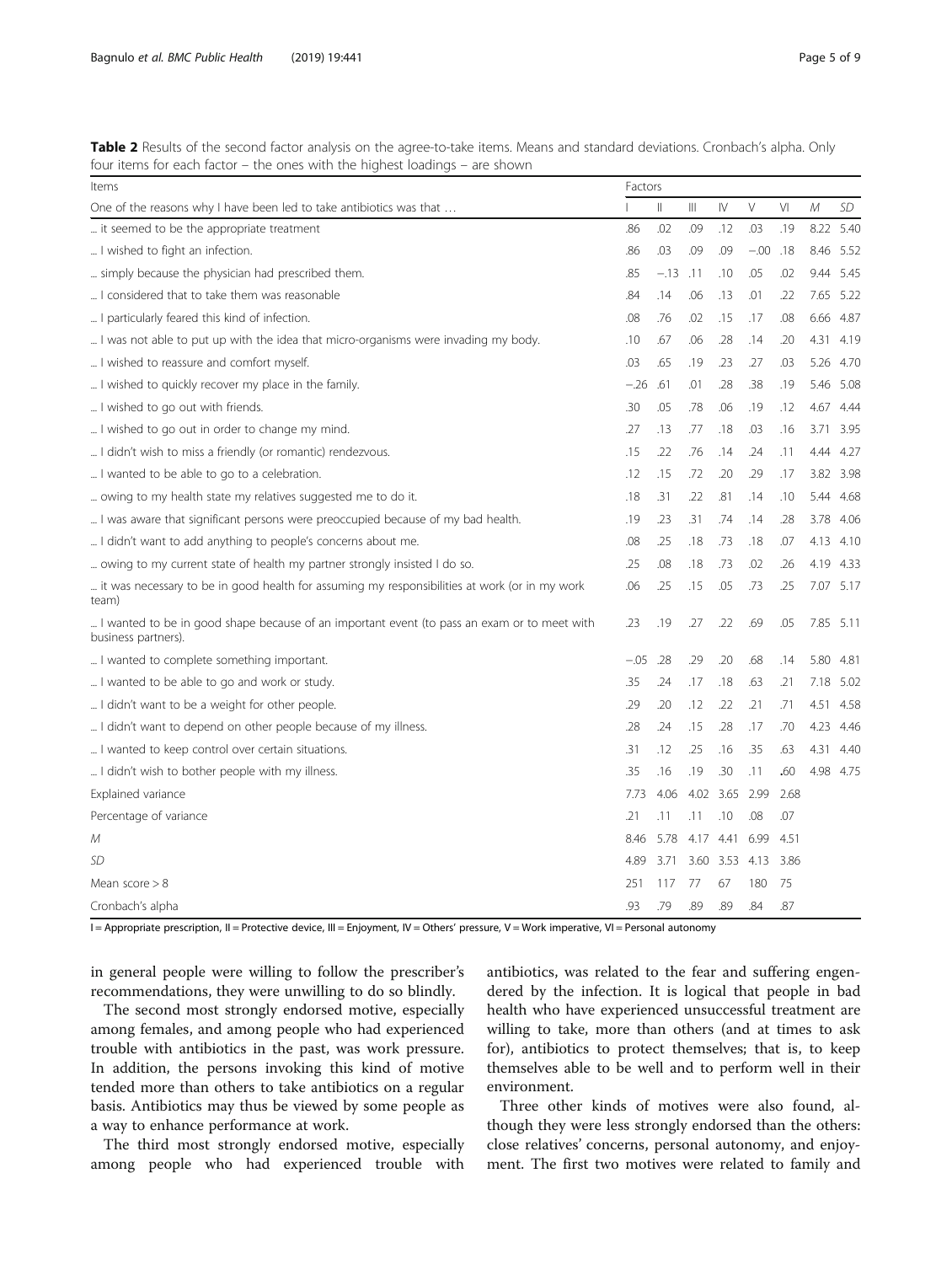| Items                                                                                                                                      |       |                                                                                                                                                                                                                                                                                                                                                                                                                              | Factors        |      |                  |           |  |  |  |
|--------------------------------------------------------------------------------------------------------------------------------------------|-------|------------------------------------------------------------------------------------------------------------------------------------------------------------------------------------------------------------------------------------------------------------------------------------------------------------------------------------------------------------------------------------------------------------------------------|----------------|------|------------------|-----------|--|--|--|
| One of the reasons why I refused to take antibiotics was that                                                                              |       | $\label{eq:1} \prod_{i=1}^n \alpha_i \, \prod_{i=1}^n \alpha_i \, \prod_{i=1}^n \alpha_i \, \prod_{i=1}^n \alpha_i \, \prod_{i=1}^n \alpha_i \, \prod_{i=1}^n \alpha_i \, \prod_{i=1}^n \alpha_i \, \prod_{i=1}^n \alpha_i \, \prod_{i=1}^n \alpha_i \, \prod_{i=1}^n \alpha_i \, \prod_{i=1}^n \alpha_i \, \prod_{i=1}^n \alpha_i \, \prod_{i=1}^n \alpha_i \, \prod_{i=1}^n \alpha_i \, \prod_{i=1}^n \alpha_i \, \prod_{$ | $\mathbb{H}$   | IV   | M                | SD        |  |  |  |
| I wished, by prolonging my illness, that people keep being considerate to me.                                                              | .92   | .04                                                                                                                                                                                                                                                                                                                                                                                                                          | .13            | .05  | 4.08 4.81        |           |  |  |  |
| being ill was an opportunity to have company.                                                                                              | .88   | .05                                                                                                                                                                                                                                                                                                                                                                                                                          | .17            | .05  | 3.74 4.45        |           |  |  |  |
| I wished, by being ill, to keep being cared by my relatives.                                                                               | .88   | .04                                                                                                                                                                                                                                                                                                                                                                                                                          | .11            | .11  | 3.68 4.35        |           |  |  |  |
| by keeping being ill, I could obtain important benefits.                                                                                   | .85   | .01                                                                                                                                                                                                                                                                                                                                                                                                                          | .19            | .05  | 4.27 4.83        |           |  |  |  |
| the abuse of antibiotics eases the process of bacterial resistance.                                                                        | .28   | .84                                                                                                                                                                                                                                                                                                                                                                                                                          | .25            | .16  | 7.94 5.21        |           |  |  |  |
| the development of bacterial resistance constitutes a threat for future generations.                                                       | .06   | .81                                                                                                                                                                                                                                                                                                                                                                                                                          | .18            |      | $-.10$ 5.80 4.78 |           |  |  |  |
| I feared that the taking of antibiotics would reduce, in the long term, my natural defenses.                                               | .04   | .77                                                                                                                                                                                                                                                                                                                                                                                                                          | .15            | .28  | 7.38             | 5.02      |  |  |  |
| I had learned that irresponsible taking of antibiotics facilitated mutations among bacteria, which consequences .08<br>were unpredictable. |       | .73                                                                                                                                                                                                                                                                                                                                                                                                                          | .03            | .19  | 5.40 4.54        |           |  |  |  |
| I thought that my organism was able to defend itself alone.                                                                                | .12   | .34                                                                                                                                                                                                                                                                                                                                                                                                                          | .80            | .28  | 8.05 4.92        |           |  |  |  |
| I considered that medicines were not needed for recovering.                                                                                | .18   | .09                                                                                                                                                                                                                                                                                                                                                                                                                          | .79            | .09  | 7.79             | 5.15      |  |  |  |
| I considered that the illness was not severe enough.                                                                                       | .12   | .24                                                                                                                                                                                                                                                                                                                                                                                                                          | .66            | .30  | 8.75 5.10        |           |  |  |  |
| I was not confident in the prescribing physician.                                                                                          | .20   | .21                                                                                                                                                                                                                                                                                                                                                                                                                          | .16            | .73  | 4.75             | - 4.56    |  |  |  |
| another physician had told me not to take them.                                                                                            | .13   | .26                                                                                                                                                                                                                                                                                                                                                                                                                          | $-.00$         | .64  |                  | 5.43 4.77 |  |  |  |
| I disagreed with the physician's opinion.                                                                                                  | .30   | .26                                                                                                                                                                                                                                                                                                                                                                                                                          | .25            | .63  | 5.59 4.61        |           |  |  |  |
| in general, I don't trust physicians.                                                                                                      | .32   | .28                                                                                                                                                                                                                                                                                                                                                                                                                          | .23            | .62  | 4.54 4.32        |           |  |  |  |
| Explained variance                                                                                                                         | 12.14 |                                                                                                                                                                                                                                                                                                                                                                                                                              | 4.94 3.52 3.03 |      |                  |           |  |  |  |
| Percentage of explained variance                                                                                                           | .34   | .14                                                                                                                                                                                                                                                                                                                                                                                                                          | .10            | .08  |                  |           |  |  |  |
| M                                                                                                                                          | 3.94  | 6.41                                                                                                                                                                                                                                                                                                                                                                                                                         | 8.92           | 5.09 |                  |           |  |  |  |
| <b>SD</b>                                                                                                                                  | 4.27  | 3.87                                                                                                                                                                                                                                                                                                                                                                                                                         | 3.77           | 3.61 |                  |           |  |  |  |
| Mean score $> 8$                                                                                                                           | 83    | 138                                                                                                                                                                                                                                                                                                                                                                                                                          | 264            | 90   |                  |           |  |  |  |
| Cronbach's alpha                                                                                                                           | .94   | .86                                                                                                                                                                                                                                                                                                                                                                                                                          | .81            | .80  |                  |           |  |  |  |

<span id="page-5-0"></span>Table 3 Results of the second factor analysis on the refuse-to-take items. Means and standard deviations. Cronbach's alpha. Only four items for each factor – the ones with the highest loadings – are shown

I = Secondary gain, II = Bacterial resistance, III = Self-defense, IV = Lack of trust

social life but the third one is more concerning. People who more frequently than others endorsed enjoyment-type motives tended to discount the severity of bacterial resistance. They were younger and reported having taken antibiotics more than twice the past year. This suggests that a small, but not negligible segment of the sample (18%) considers that antibiotics are just consumption goods that can be freely used.

The most strongly endorsed motive to refuse to take antibiotics was that one's body was seen as not severely endangered by the infection and, as a result, would be able to defend itself successfully. This result was consistent with findings by Jonsson and Haraldsson [[26\]](#page-8-0). This kind of motive was endorsed especially by people who, more than others thought that antibiotics are ineffective.

The second most strongly endorsed motive to refuse was directly related to concern about bacterial resistance. This result was consistent with findings by Finkelstein et al. [\[23](#page-8-0)], but this commendable vision seemed to have its limitations: it was expressed especially by people who (a) had experienced troubles with treatment with antibiotics, (b) thought that antibiotics are generally

ineffective, and (c) did not hesitate to stop treatment inappropriately.

Two other motives to refuse antibiotics were found: (a) the presence of secondary gain associated with prolonged illness, especially among older people, and (b) lack of trust in the prescriber, especially among people who had had troubles with past treatment with antibiotics and at the same time reported behaving in a way that is paradoxical because it was potentially dangerous for themselves (i.e., keeping antibiotics after treatment for later use).

#### Limitations

The study has at least two limitations. First, motives were assessed through self-reports. Participants' responses were, however, clearly structured: If they had consciously decided to misreport their motives, responses would have been given in a more or less random way and, as a result, no clear factor structure could have been found. Now that the complete structure of motives is known, it will be possible, in future studies, conducted in collaboration with physicians, to contact people who have recently been prescribed antibiotics, to ask them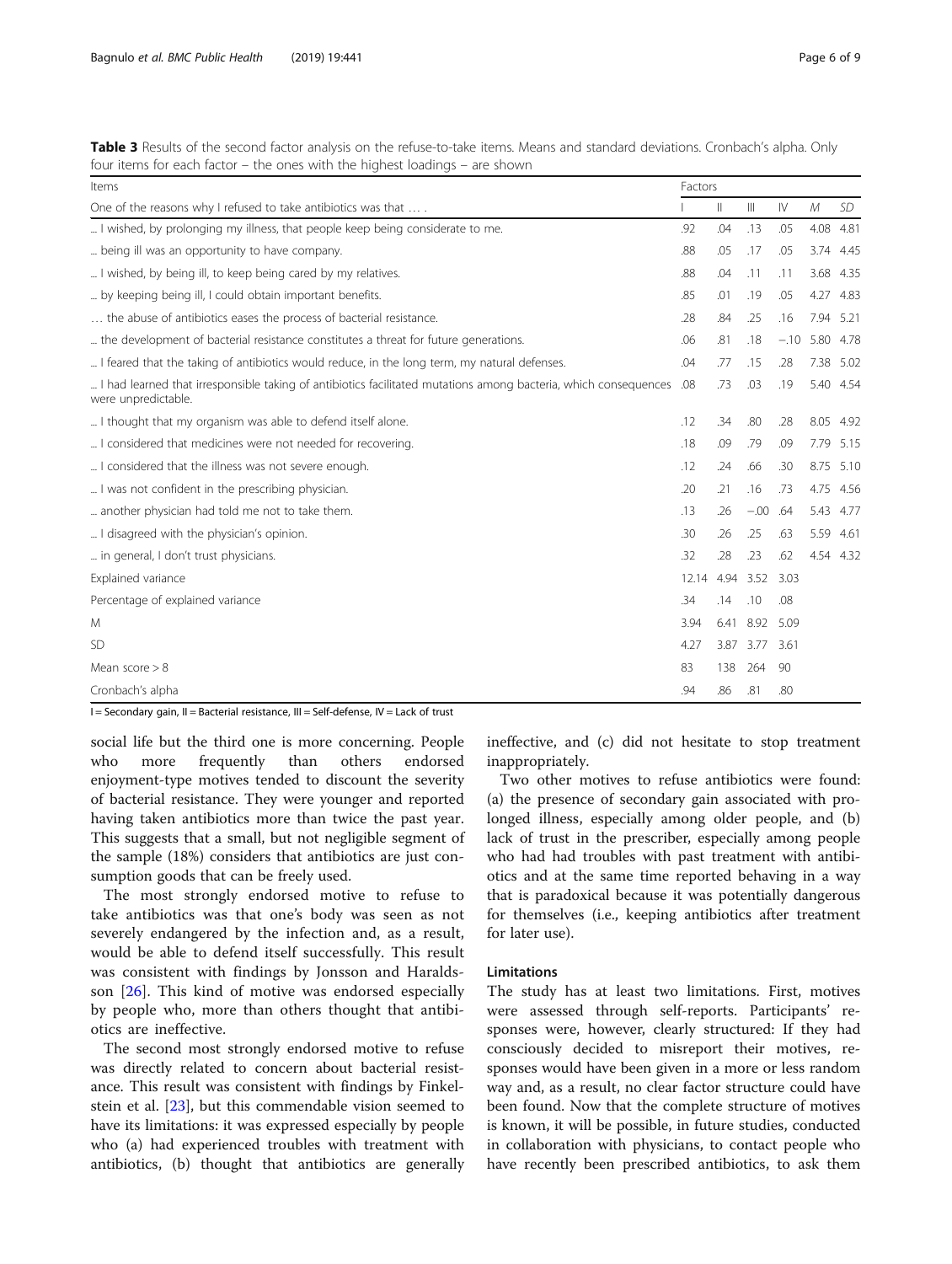Analyses

<span id="page-6-0"></span>Table 4 Main Results From the Stepwise Linear Regression

| Criterion                | Predictors              | β      | t    | F     | $\mathcal{D}$ | R   |
|--------------------------|-------------------------|--------|------|-------|---------------|-----|
| Appropriate Prescription |                         |        |      | 9.99  | .001          | .21 |
|                          | Gender                  | .16    | 3.40 |       | .001          |     |
|                          | Number of children      | $-.13$ | 2.67 |       | .01           |     |
| Protective Device        |                         |        |      | 13.48 | .001          | .18 |
|                          | Change of Treatment     | .18    | 3.67 |       | .001          |     |
| Enjoyment                |                         |        |      | 8.99  | .001          | .25 |
|                          | Number of Prescriptions | .15    | 2.99 |       | .003          |     |
|                          | Age                     | $-.14$ | 2.92 |       | .003          |     |
|                          | Resistance              | $-.10$ | 2.10 |       | .04           |     |
| Work Imperative          |                         |        |      | 7.64  | .001          | .23 |
|                          | Change of Treatment     | .13    | 2.52 |       | .02           |     |
|                          | Gender                  | .13    | 2.75 |       | .005          |     |
|                          | Number of Prescriptions | .09    | 1.71 |       | .09           |     |
| Secondary Gains          |                         |        |      | 12.99 | .001          | .17 |
|                          | Age                     | .17    | 3.60 |       | .001          |     |
| Bacterial Resistance     |                         |        |      | 18.30 | .001          | .34 |
|                          | Resistance              | .27    | 5.69 |       | .001          |     |
|                          | Inefficacy              | .14    | 3.00 |       | .001          |     |
|                          | Generally Useless       | $-.13$ | 2.78 |       | .01           |     |
| Self-Defense             |                         |        |      | 7.53  | .001          | .27 |
|                          | Resistance              | .22    | 4.67 |       | .001          |     |
|                          | Inefficacy              | .13    | 2.68 |       | .01           |     |
| Lack of Trust            |                         |        |      | 13.42 | .001          | .25 |
|                          | Resistance              | .18    | 3.67 |       | .001          |     |
|                          | Inefficacy              | .15    | 3.13 |       | .001          |     |

whether they have taken these antibiotics, and, using a shortened six-item (or four-item) version of the questionnaire, to assess the reasons why they have taken them (or not taken them or discontinued the treatment). Second, the sample was conducted in a single site in France. Its results must, therefore, be generalized with care to other populations in the country, namely to those who live in rural settings. In addition, the two models of motives have been issued from exploratory factor analyses. They need to be confirmed on other samples, using confirmatory factor analysis, and measurement invariance has to be assessed (men vs. women, young vs. aged, often sick or not).

#### Conclusions

People are generally willing to follow their physician's prescription of antibiotics. In our study, however, Appropriate prescription, although the leading motive, was not rated as highly as could have been expected: its mean rating was located only slightly above the center of the

response scale. This implies that people would be willing to take antibiotics if instructed to do so and at the same time, for example: (a) told that antibiotics will attenuate their physical suffering or (b) reassured that, owing to taking antibiotics, they will be able more quickly to achieve an important task.

Although most people seemed to be aware that bacterial resistance was a big public health issue, a minority (about 21%) did not agree with this view, and, what is more concerning, they were mostly among those who reported that, when they are ill, they do not hesitate to use antibiotics simply in order to go out and have fun with friends. It should be explained to these people that when ill, the best they could do is to stay at home and try not to contaminate large groups of people.

Although it is certainly a good thing that people sometimes are unwilling to take antibiotics, there seemed to be a gap between the wisdom or altruism of their reasons and what they reported regarding their behavior. They were aware more than others of the public health issue and also of their body's capacity to defend itself against infections, but at the same time they also tended more than others to report behaviors that were at variance with their motives. In particular they did not hesitate to stop treatment before it had been completed; that is, to do what would facilitate mutations and adaptations in microorganisms. In fact, they seemed to be essentially acting out of previous negative personal experience with antibiotics because their statements regarding bacterial resistance as a big public health issue were more rhetorical than grounded in even minimal understanding (see also Napolitano et al.  $[13]$ ). In other words, even people who express a willingness to take antibiotics only if really needed must be educated about the mechanisms by which micro-organisms adapt to human defenses [[27\]](#page-8-0).

Finally, one out of five participants expressed lack of trust in physicians and treatment with antibiotics. Unfortunately, these people, more frequently than others, reported behaviors that were potentially more dangerous to themselves (e.g., shortening duration of treatment) than anything physicians could recommend or prescribe in these circumstances.

Overall, a notable proportion of people report adopting behaviors that are more beneficial to micro-organisms than to humans and other animals; that is, behaviors that are likely to increase bacterial resistance. If taught that bacterial resistance is a planetary health concern, these people would certainly not be surprised, and a huge majority would agree. They would even be likely to report behaviors such as shortening the duration of treatment and using past-prescribed antibiotics as proofs of their good intentions. As a result, they must be taught that their behavior is counterproductive, and that their small actions have global consequences.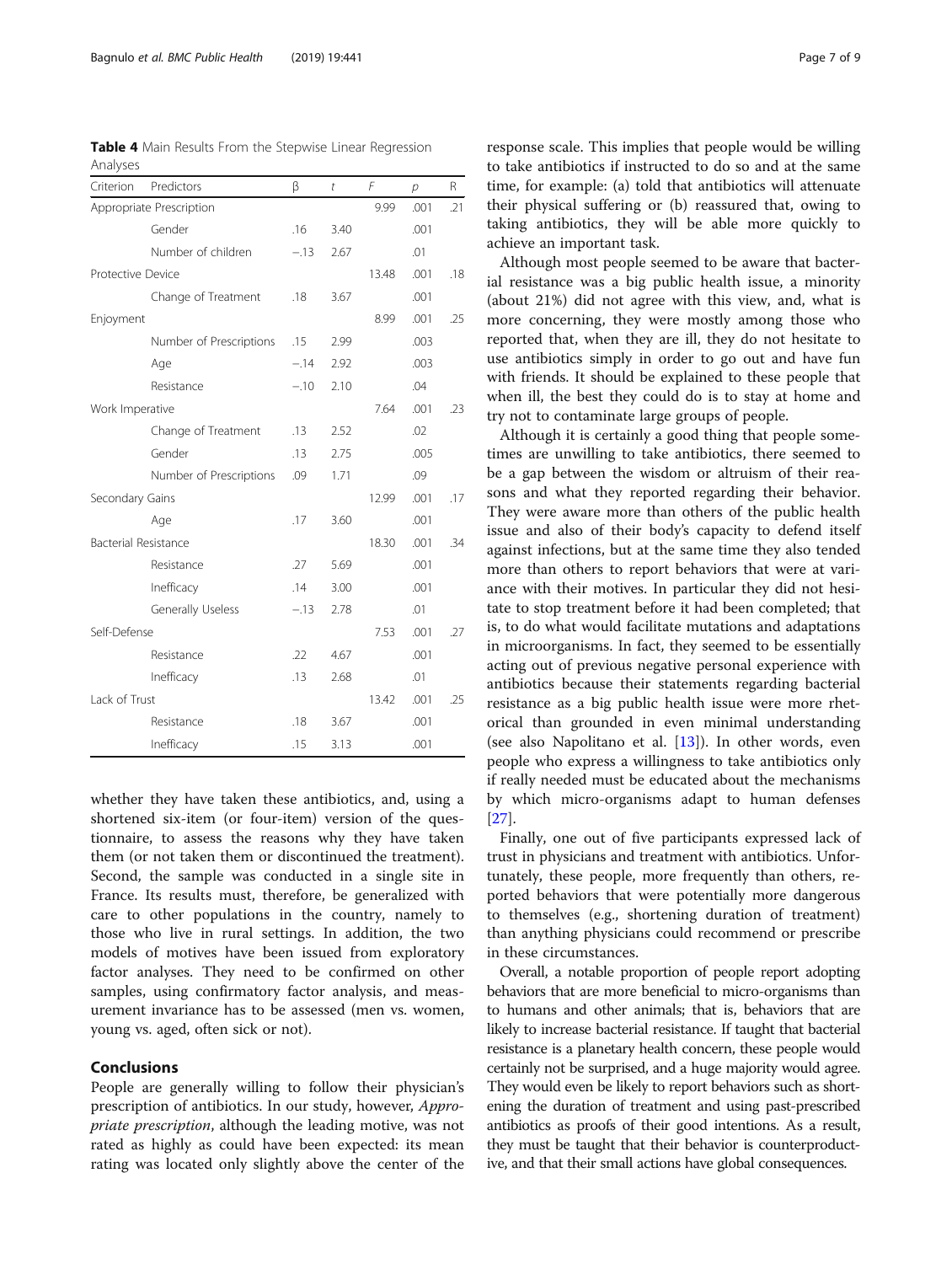<span id="page-7-0"></span>In summary, in each instance of consultation involving prescription of antibiotics--and particularly if physicians have detected erroneous beliefs, physicians must remind patients that antibiotics help fight dangerous micro-organisms, that temporary isolation is often the best way to limit contagion, that stopping treatment before completion is exactly what helps micro-organisms to become stronger, and that inappropriate action by a minority can affect the whole human population. This information must, however, not be delivered in a confrontational way: As stressed by the promoters of motivational interviewing [[28](#page-8-0)], motivation to act in a determined way can only be elicited from the patient; it cannot be imposed from outside.

### Additional file

[Additional file 1:](https://doi.org/10.1186/s12889-019-6834-x) Questionnaire. (PDF 305 kb)

#### Abbreviations

BRICS: Brazil, Russia, India, China and South-Africa; M: Mean; SD: Standard deviation; ß: Beta

#### Acknowledgements

The authors would like to thank Angélique Barrau, Joan Sesbastian Cardona Gallego, Caroline Dangas, Marion Froment, Hélène Lauriol, and Vega Andrea Izaguirre, for their help in gathering the data.

#### Funding

This study was funded by University of Toulouse Jean Jaurès and Canada Research Chairs program (Grant number: 950–230745). The funding bodies had no role in the design of the study, collection, analysis and interpretation of data, in writing the manuscript or the decision to submit the paper for publication.

#### Availability of data and materials

All data collected is available and can be accessed by contacting the corresponding author.

#### Authors' contributions

All authors contributed to the overall study concept and design. AB and MTMS managed the data collection process. AB, MTMS and EM conducted the statistical analysis. All authors contributed to interpretation of the data. MTMS, LK and EM wrote the first draft of the manuscript. PCS and AB provided editorial feedback on the manuscript drafts. All authors read and approved the final manuscript.

#### Ethics approval and consent to participate

Ethical approval for the study was granted by the Ethics and Work Unit, École Pratique des Hautes Études (France). All participants signed a consent form before completing this survey, and responses were anonymous.

#### Consent for publication

The authors have obtained consent to publish from the participants.

#### Competing interests

The authors declare that they have no competing interests.

#### Publisher's Note

Springer Nature remains neutral with regard to jurisdictional claims in published maps and institutional affiliations.

#### Author details

<sup>1</sup> Jean-Jaurès University, CERPPS, Maison de la recherche, 5 allées Antonic Machado, 31058 Toulouse cedex 9, France. <sup>2</sup>University of Québec (TELUQ), 5800, rue Saint-Denis, Bureau 1105, Montréal, Québec H2S 3L5, Canada. 3 Albany Medical College, Albany, Latham Med-Ped, 724 Watervliet-Shaker Road, Latham, NY 12110, USA. <sup>4</sup>Institute of Advanced Studies (EPHE), 17 bis rue Quefes, Plaisance du Touch, 31830 Paris, France.

#### Received: 13 December 2018 Accepted: 15 April 2019 Published online: 27 April 2019

#### References

- 1. Van Boeckel TP, Gandra S, Ashok A, Caudron Q, Grenfell BT, Levin SA, et al. Global antibiotic consumption 2000 to 2010: an analysis of national pharmaceutical sales data. Lancet Infect Dis. 2014;14(8):742–50.
- 2. Ayukekbong JA, Ntemgwa M, Atabe AN. The threat of antimicrobial resistance in developing countries: causes and control strategies. Antimicrob Resist Infect Control. 2017;6:47.
- 3. McNulty CA, Johnson AP. The European antibiotic awareness day. J Antimicrob Chemother. 2008;62:853–4.
- 4. Carabotti M, Scirocco A, Maselli MA, Severi C. The gut-brain axis interactions between enteric microbiota, central and enteric nervous systems. Ann Gastroenterol. 2015;28(2):203–9.
- 5. Fischer MA, Stedman MR, Lil J, Vogeli C, Shrank WH, Brookhart MA, et al. Primary medication non-adherence: analysis of 195,930 electronic prescriptions. J Gen Intern Med. 2010;25(4):284–90.
- 6. Coenen S, Francis N, Kelly M, Hood K, Nuttall J, Little P, et al. Are patient views about antibiotics related to clinician perceptions, management and outcome? A multi-country study in outpatients with acute cough. PLoS One. 2013;8(10):e76691.
- 7. Cartwright A. Patients and their doctors. London: Routledge & Kegan Paul; 1967.
- 8. Eurobarometer (2001). Europeans, science and technology. Retrieved at <https://ec.europa.eu/research/press/2001/pr0612en-report.pdf>
- 9. Ferech M, Coenen S, Malhotra-Kumar S, Dvorakova K, Hendrickx E, Suetens C, et al. European surveillance of antimicrobial consumption (ESAC): outpatient antibiotic use in Europe. J Antimicrob Chemother. 2006;58(2): 401–7.
- 10. McNulty CA, Boyle P, Nichols T, Clappison P, Davey P. Don't wear me out- the public's knowledge of and attitudes to antibiotic use. J Antimicrob Chemother. 2007;59(4):727–38.
- 11. Van den Eng J, Marcus R, Hadler JL, Imhoff B, Vugia DJ, Cieslak PR, et al. Consumer attitudes and use of antibiotics. Emerg Infect Dis. 2003; 9(9):1128–35.
- 12. Alzoubi K, Al-Azzam S, Alhusban A, Mukattash T, Al-Zubaidy S, Alomari N, et al. An audit on the knowledge, beliefs and attitudes about the uses and side-effects of antibiotics among outpatients attending two teaching hospitals in Jordan. East Mediterr Health J. 2013;19(5):478–84.
- 13. Napolitano F, Izzo MT, Di Giuseppe G, Angelillo IF. Public knowledge, attitudes, and experience regarding the use of antibiotics in Italy. PLoS One. 2013;8(12). [https://doi.org/10.1371/journal.pone.0084177.](https://doi.org/10.1371/journal.pone.0084177)
- 14. Ling OA, Hassali MA, Al-Haddad MS, Syed Sulaiman SA, Shafie AA, Awaisu A. Public knowledge and attitudes towards antibiotic usage: a cross-sectional study among the general public in the state of Penang, Malaysia. J Infect Dev Ctries. 2011;5(5):338–47.
- 15. Panagakou SG, Spyridis N, Papaevangelou V, Theodoridou KM, Goutziana GP, Theodoridou MN, et al. Antibiotic use for upper respiratory tract infections in children: a cross-sectional survey of knowledge, attitudes, and practices (KAP) of parents in Greece. BMC Pediatr. 2011;11:60. [https://doi.](https://doi.org/10.1186/1471-2431-11-60) [org/10.1186/1471-2431-11-60](https://doi.org/10.1186/1471-2431-11-60).
- 16. Parimi N, Pinto Pereira LN, Prabhakar P. Caregivers' practices, knowledge and beliefs of antibiotics in pediatric upper respiratory tract infections in Trinidad and Tobago: a cross-sectional study. BMC Fam Pract. 2004;5:28. [https://doi.org/10.1186/1471-2296-5-28.](https://doi.org/10.1186/1471-2296-5-28)
- 17. Yu M, Zhao G, Stålsby Lundborg C, Zhu Y, Zhao Q, Xu B. Knowledge, attitudes, and practices of parents in rural China on the use of antibiotics in children: a cross-sectional study. BMC Infect Dis. 2014;14:112. [https://doi.org/](https://doi.org/10.1186/1471-2334-14-112) [10.1186/1471-2334-14-112](https://doi.org/10.1186/1471-2334-14-112).
- 18. Kpanake L, Dassa K, Mullet E. Why most Togolese patients do not seek care for malaria in health facilities: a theory-driven inventory of reasons. Psychol Health Med. 2009;14(4):502–10.